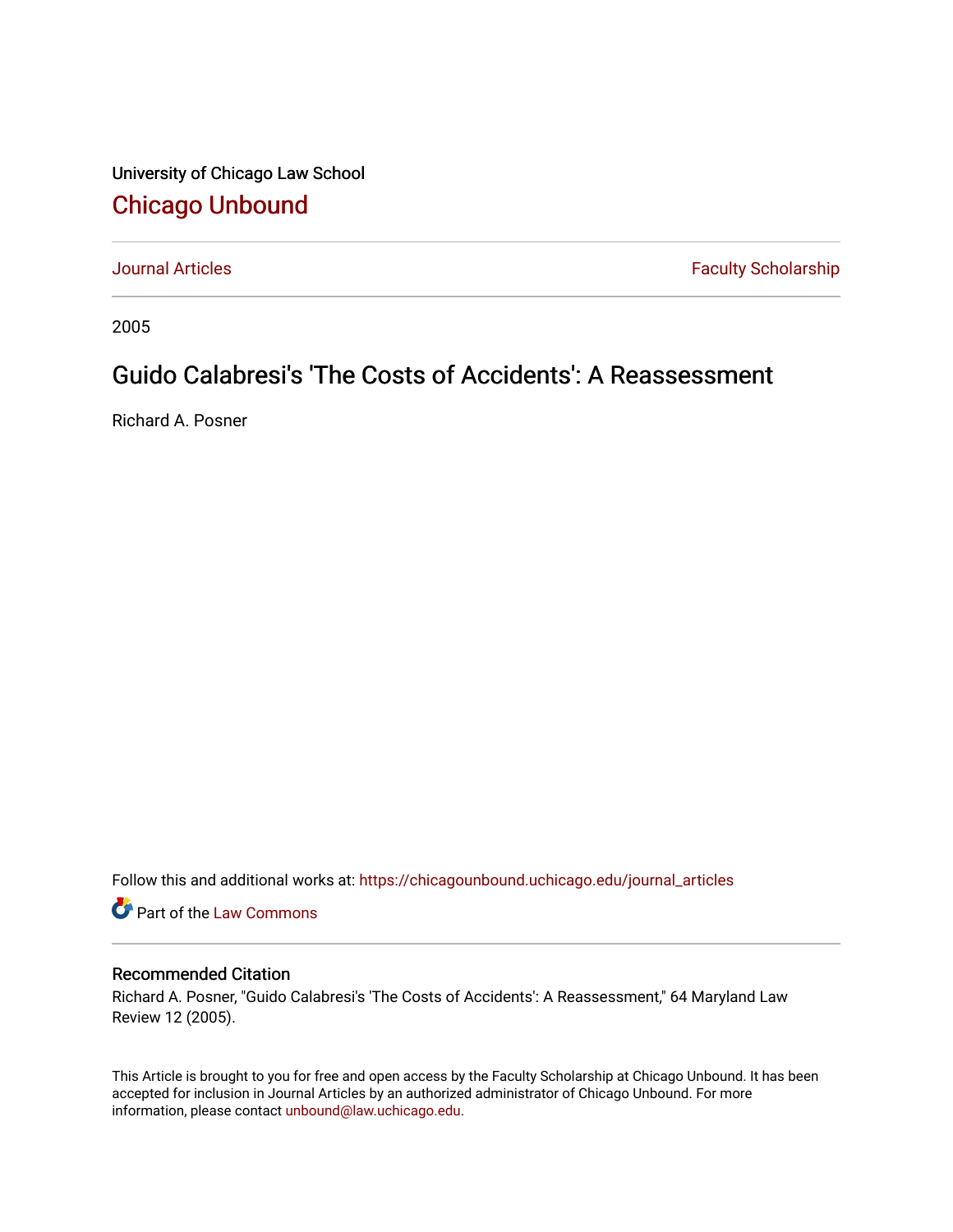## **GUIDO CALABRESI'S** *THE COSTS OF ACCIDENTS:* **A REASSESSMENT**

### RicHARD A. POSNER\*

It is a strange sensation to reread a paper that one wrote more<br>than thirty years ago and has not looked at since. In 1970 I wrote a<br>review of Guido Calabresi's new book, published that year, *The Costs of*<br>*Accidents: A* in general<sup>3</sup>—and rereading it after all these years I am inclined to stand by my criticisms. But despite the critical cast of the review, I didn't fail to remark the significance of Calabresi's contribution to legal theory. I said that the book was

an ambitious effort to employ a social science perspective<br>(... that of economics) in a field of law in which, when Cala-<br>bresi started his work, there was no supportive tradition, no<br>pioneering work by economists or othe approach.'

Only now we know that instead of saying "may be a portent" I should have said "is a portent."

<sup>\*</sup> Judge, U.S. Court of Appeals for the Seventh Circuit and Senior Lecturer, University of Chicago Law School. This is the lightly revised text of a talk given on April 23, 2004, at the Symposium, *Calabresi's* The Costs of

<sup>1.</sup> GuIDO CALABRESI, THE **COSTS OF** ACCIDENTS: A **LEGAL AND** ECONOMIC ANALYSIS (1970) [hereinafter THE **COSTS OF** ACCIDENTS].

<sup>2.</sup> Richard A. Posner, Book Review, 37 U. **CHI.** L. REv. 636, 636 (1970) [hereinafter Book Review].

<sup>3.</sup> See James R. Hackney, Jr., Law and Neoclassical Economics: Science, Politics, and the Reconfiguration of American Tort Law Theory, 15 Law & Hist. Rev. 275, 316–21 (1997). On the current state of academic thinking about

<sup>4.</sup> Posner, Book Review, *supra* note 2, at 638.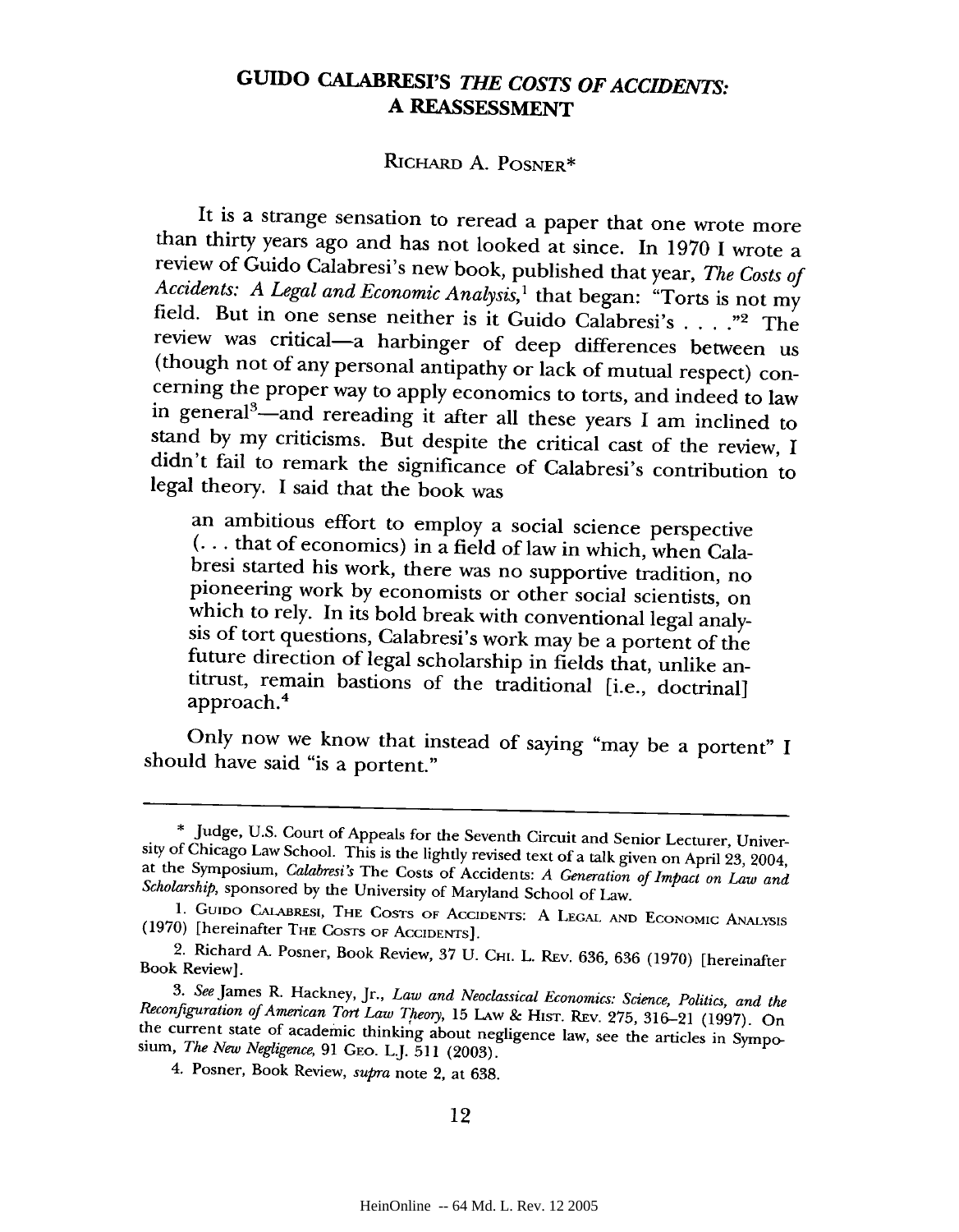The series of articles that Calabresi had published in the 1960s, beginning with *Some Thoughts on Risk Distribution and the Law of Torts,5* which was published the same year as Ronald Coase's article on social cost,6 were landmarks in the emergence of a distinct interdisciplinary field of economic analysis of law, or, as it is more commonly known, "law and economics." Before Calabresi's articles (and Coase's article) appeared, the only relevant *economic* question about accidents and dangerous behavior was thought to be, "What is the best legal regime for compensating accident victims?" Coase and Calabresi pointed out that the law could affect the behavior of potential tortfeasors and tort victims-could have, in short, an allocative rather than merely a distributive effect.<sup>7</sup>

It is remarkable how late in the history of legal thought this insight emerged. Bentham and Holmes, who had so clear a grasp of the deterrent, that is, the allocative effect of criminal punishment, failed to see, or at least to remark, that civil sanctions might also have a deterrent effect. Holmes did say in *The Common Law,8* discussing the reasonable-man rule, that the "neighbors" (that is, the community) of the man who "is born hasty and awkward, [who] is always having accidents and hurting himself or his neighbors, . . . require him, at his proper peril, to come up to their standard."9 But "require" is used here in a special sense, since what Holmes is really pointing to is a pocket of strict liability in negligence: The person who because of below-average capacity to take care is not deterrable by threat of liability is nevertheless deemed "negligent," and held liable, if one of those accidents that he can't avoid occurs.

Calabresi's early articles alone would be enough to confirm his position as one of the principal founders of economic analysis of law,

<sup>5.</sup> Guido Calabresi, *Some Thoughts on Risk Distribution and the Law of Torts,* 70 YALE L.J. 499 (1961) [hereinafter *Risk Distribution].*

<sup>6.</sup> R.H. Coase, *The Problem of Social Cost,* 3 J.L. & ECON. 1 (1960). Despite the date printed on the issue in which Coase's article appeared, the issue was not in fact published until 1961, and Calabresi was unaware of Coase's article when he wrote *Some Thoughts on Risk Distribution and the Law of Torts.*

<sup>7.</sup> Coase, *supra* note 6, at 30-34 (discussing ways in which laws imposing strict liability on railroads for fire damage done to adjacent farmland affect both the railroad's and the farmer's output decisions); Calabresi, *Risk Distribution, supra* note 5, at 506 (contrasting the effect of allocating the cost of car-pedestrian accidents to car buyers with the effect of allocating the cost to pedestrians).

<sup>8.</sup> O.W. **HOLMES,** JR., THE **COMMON** LAw (1881).

<sup>9.</sup> Id. at 108.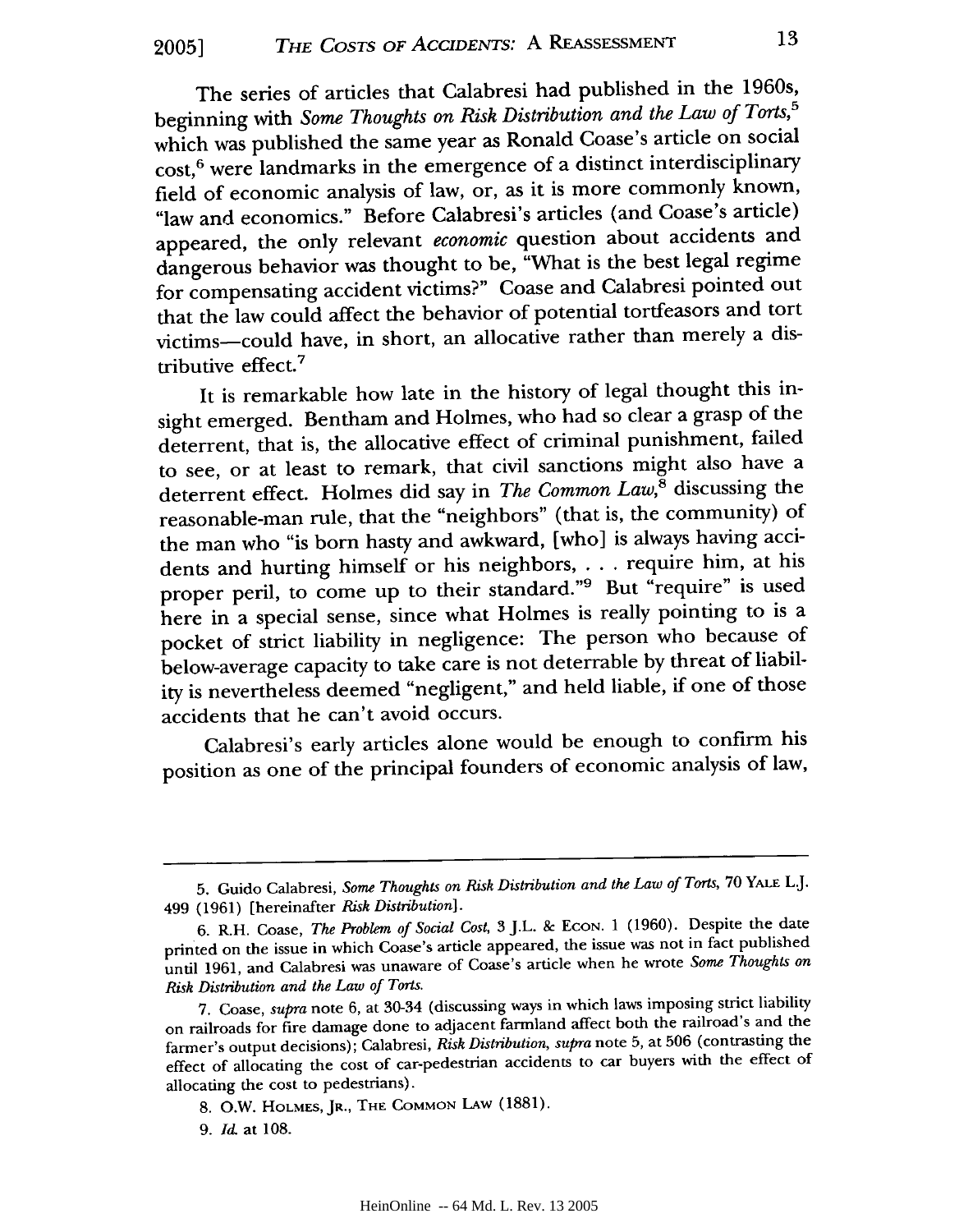although that position was further and greatly enhanced by his 1972 article with Douglas Melamed on property rights and liability rules.<sup>10</sup>

Although I shall be repeating and even amplifying my criticisms of *The Costs of Accidents* in this talk, I do not deny its landmark status, or its influence, which has been great, as is proxied by the very large number of scholarly citations that it has garnered over the years-951 to be precise, according to the *ISI Web of Science-and* there has been a large number of judicial citations as well (60). (The article with Melamed on property rights and liability rules has received **1,231** scholarly citations.) The book is still in print after all these years. The papers given at this conference signal its continuing influence. It is a classic.

*The Costs of Accidents* was the first book-length work of what I have elsewhere termed the "new" economic analysis of law.11 The "old" economic analysis of law was limited to fields of law such as antitrust, regulated industries, corporations, and taxation, in which economics is on the very surface of the law because they are fields in which the law is engaged in the explicit, self-conscious regulation of commercial activities that have long been studied by economists. The new law and economics, to which Calabresi made so signal a contribution, takes the whole of the law for its subject. This requires that nonmarket behavior, such as crime, prosecution, divorce, pollution, racial and other forms of discrimination, judicial behavior, and accidents be placed under the lens of economics.

Lying between the fields of law that are explicitly economic and the fields of law that regulate nonmarket behavior are those fields of the common law, such as property law and contract law (along with remedies), that although they deal with market behavior had received little attention from economists before these fields drew the attention of the "new" law and economics. They had received little attention in part because common law is more difficult for nonlawyers to understand than legislation is (Coase being an early and remarkable excep- tion) but more because legislation is assumed to be the form that economic regulation would take. This was also assumed by lawyers. Common law was made by judges; judges were not legislators (though Holmes knew better), let alone legislators legislating intuitive economics. The idea that the logic of the common law might be microeconomics was a shocking one that is still resisted. In fact it is

<sup>10.</sup> Guido Calabresi & A. Douglas Melamed, *Property Rules, Liability Rules, and Inalienability: One View of the Cathedral,* 85 HARV. L. REv. 1089 (1972).

<sup>11.</sup> RicHARD A. POSNER, ECONOMIC **ANALYSIS** OF LAW 23-24 (6th ed. 2003) [hereinafter ECONOMIC ANALysis].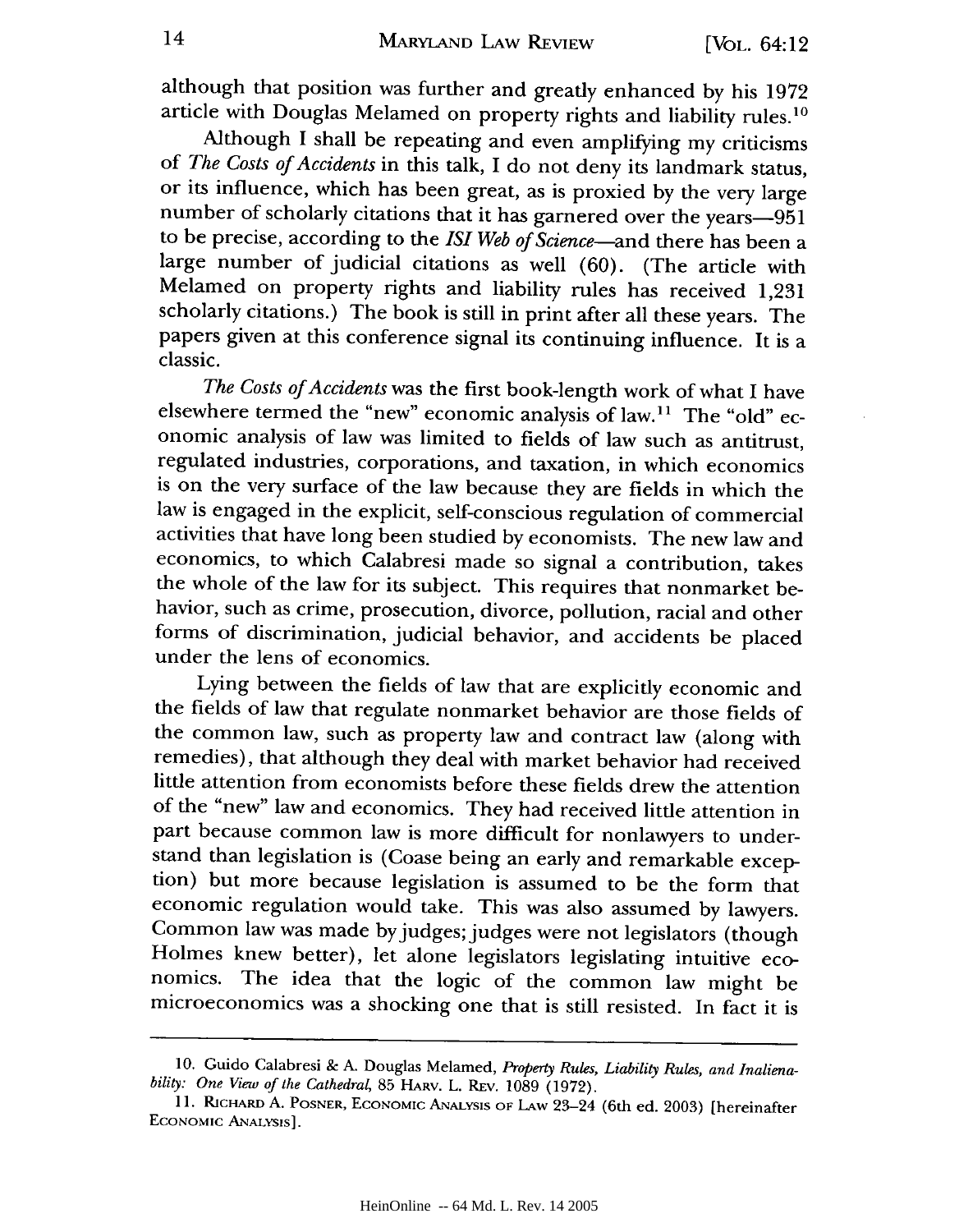still resisted by Calabresi who, as I shall argue, failed in *The Costs of Accidents* to grasp the economizing features of the common law, though he did better in the article with Melamed. But by bringing tort law under the lens of economics, Calabresi helped others, such as myself, to see his blind spot.

*The Costs of Accidents* sets forth a simple and useful, though as I'll argue not entirely satisfactory, framework for applying economics to a variety of law-regulated activities, whether accidents, which were Calabresi's focus, or pollution, land use, contracts, or virtually any other social activity with which the law is concerned.

The framework proposed by *The Costs of Accidents* directs the analyst's attention to three dimensions of social welfare-the allocative, the distributive, and the administrative.12 The allocative benefits of alternative regimes for the control of accidents are to be traded off against administrative costs and distributive consequences-the latter, however, confusingly termed by Calabresi "secondary" costs.<sup>13</sup> The confusion lies in the fact that these so-called costs include both real costs, as an economist would use the term, namely costs of medical treatment, and replacement of income, which is a transfer payment rather than a cost. A further complication in Calabresi's analytic framework, though it proves harmless in practice, is that the analysis is subject to a constraint, never clearly specified and rarely applied by him, of "justice."<sup>14</sup> He could have made his discussion of justice meatier by asking whether the fault system is required by the influential Aristotelian notion of corrective justice; but this is a detail.

The simplicity of Calabresi's framework-a framework that, as I had suggested in my review, approximated cost-benefit analysis, though imperfectly-enabled law professors who had no training in or previous knowledge of economics to get their feet wet in the new field of law and economics. This was of enormous value. (The exposition of the basic economics of accident control, notably in Chapter 5 of *The Costs of Accidents,* is exemplary.) It was not something that I noticed in reviewing the book so soon after it was published; I failed to foresee that Calabresi's book would provide an analytical template for the new field of interdisciplinary legal studies that was aborning.

Now in fact cost-benefit analysis has many subtleties. But even in its simplest form, as when at one place in the book Calabresi treats as "axiomatic that the principal function of accident law is to reduce the

<sup>12.</sup> THE COSTS oF AccIDENTS, *supra* note 1, at 26-28.

<sup>13.</sup> *Id.* at 27.

<sup>14.</sup> *Id.* at 24 & n.1.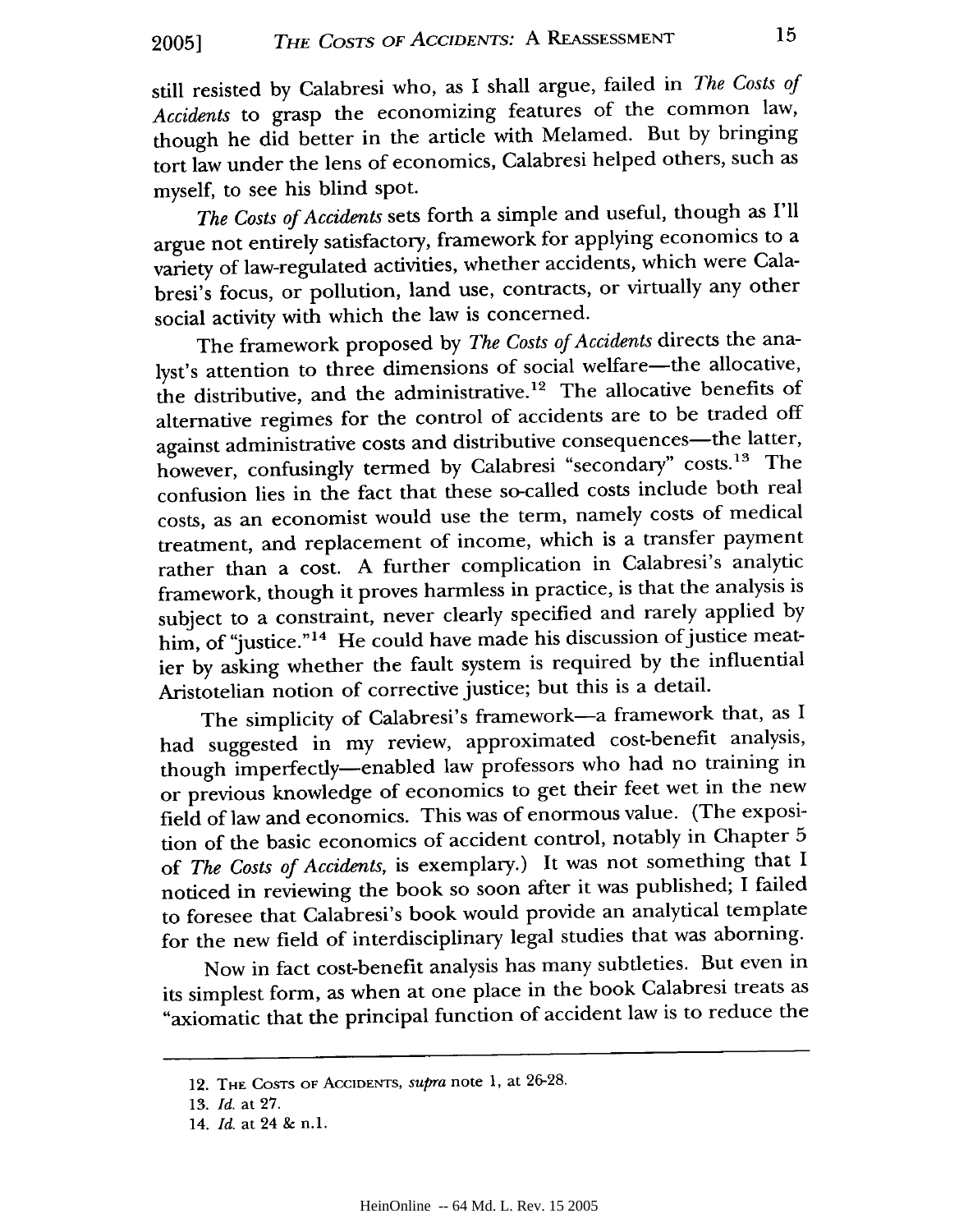sum of the costs of accidents and the costs of avoiding accidents,"<sup>15</sup> and when, more generally (and this has proved to be a justifiably influential simplification), the goal is defined as finding the "cheapest cost avoider" and putting the legal responsibility on him,16 it provides a useful way of beginning to think about legal doctrines, procedures, and institutions as policy instruments analyzable in terms of the balance between the benefits and the costs that they produce.

Some of the criticisms that I made of the book, though they still seem to me to be correct, are no longer significant because the points at which they are aimed are no longer being made and so do no mischief. One example is Calabresi's claim that approaches to damages that require dividing them between injurer and victim, such as comparative negligence, have different allocative effects from all-or-nothing approaches;<sup>17</sup> that is incorrect.<sup>18</sup> Another example is his claim that economists no longer accept the diminishing marginal utility of income.<sup>19</sup> That is not true; what economists question is whether transferring money from a rich person to a poor person increases aggre- gate utility (the expense of making the transfer to one side), because, while both experience diminishing marginal utility of income, their marginal utility need not be the same. The rich person's may be greater than the poor person's, in which event a transfer from the rich to the poor person may reduce aggregate utility. Calabresi had confused diminishing marginal utility with the difficulty of making interpersonal comparisons of utility.

In addition, as I have already noted, the suggestion, embedded in his use of the term "secondary costs," that a failure to compensate an accident victim, as when under the negligence regime a victim fails to obtain relief because the defendant could not have avoided the accident at reasonable cost, $20$  is itself a cost is incorrect. The only cost is the loading cost of the premium required to buy insurance against being injured in an accident for which no one is legally liable. That cost is a real cost; the transfer of money from the insurance pool to the insured is merely a transfer payment.

<sup>15.</sup> *Id.* at 26. To these costs should be added, as Calabresi emphasizes throughout the book, information and other costs incurred in administering a system of accident control. *E.g., id.* at 28, 146, 225-26.

<sup>16.</sup> *Id.* at 135 n.1.

<sup>17.</sup> *Id.* at 278-85.

<sup>18.</sup> WILLIAM M. LANDES **&** RICHARD A. POSNER, THE ECONOMIC STRUCTURE OF TORT LAW 73-82 (1987).

<sup>19.</sup> THE COSTS OF ACCIDENTS, *supra* note **1,** at 39.

<sup>20.</sup> *Id,* at 42-43.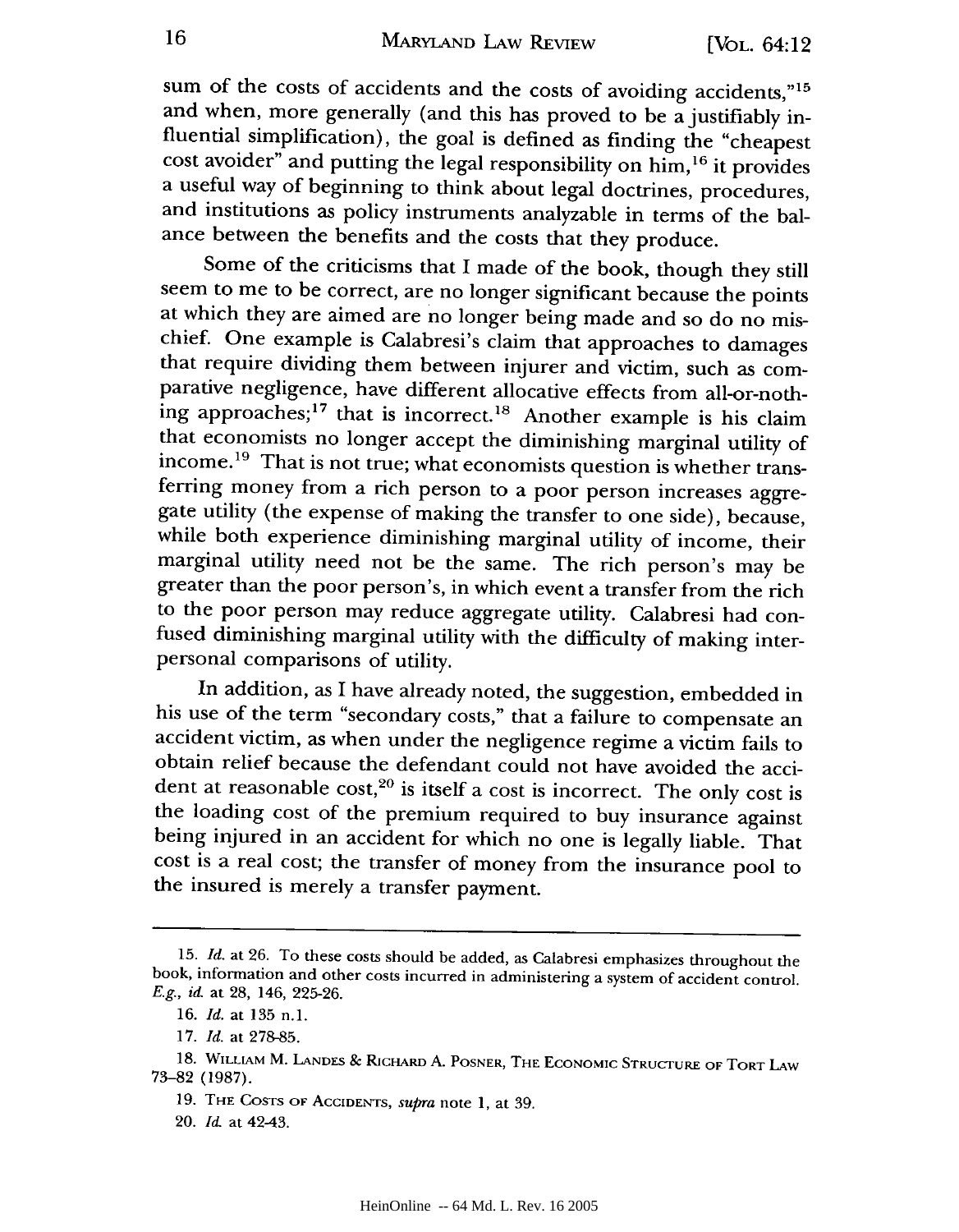Another confusing, but **I** think by now harmless, feature of Calabresi's analysis is the idea of having to decide whether automobile accidents, for example, "are a cost of driving" rather than a cost of something else.<sup>21</sup> The (in his phrase) "what-is-the-cost-of-what" question<sup>22</sup> is not worth asking. What is worth asking is whether, for example, the cost of an accident in which the injurer was negligent and the victim was not should be left with the victim (and his insurer) or shifted to the injurer **by** the legal system. Once that judgment is made, presumably in favor of shifting the cost to the injurer, saying that the accident was a "cost of driving negligently" adds nothing.

Calabresi was also too pessimistic about the possibility of inferring value of life from people's behavior toward small risks.<sup>23</sup> Valuing human lives sounds like an ethical or even a metaphysical undertaking, but all that's actually involved is determining the value that people place on avoiding small risks of death. From data on wage premia in dangerous occupations, the response of housing prices to proximity to hazardous sites, seatbelt use, cigarette smoking, and other behavior toward risk of death, actual or perceived, economists can calculate how much money the average person would demand to incur a given such risk. Division of the "price" charged to bear a given risk **by** the risk yields the value-of-life estimate. So if the risk of death is one in ten thousand and the price demanded to bear the risk is **\$500,** the value of life would be \$5 million **(\$500 + .0001).** There have been many studies of risk-taking and risk-avoiding behavior; they yield a range of estimates of the value of **(U.S.)** life from around \$4 million to **\$9** million, with a median of **\$7** million.<sup>24</sup>

Last in this catalog of marginal criticisms, Calabresi drew too sharp a distinction between market deterrence, as **by** making certain injurers pay for the injuries they cause, and collective deterrence, illustrated **by** punishment of speeders.25 It is only because most roads are owned **by** governments that rules of the road are "collective." Owners of private roads would fix speed limits, require everyone to drive on the right, etc. in just the same way that private golf clubs prescribe rules for their members, including safety rules.

<sup>21.</sup> *Id.* at **105.**

<sup>22.</sup> *Id.* at **133.**

**<sup>23.</sup>** *See id.* at **91** (arguing that individuals' willingness to take risks varies considerably, thereby making "any purely market determination of the costs of accidents entirely inadequate").

<sup>24.</sup> W. Kip Viscusi **&** Joseph **E. Aldy,** *The Value of a Statistical Life: A Critical Review of Market Estimates Throughout the World,* **27J.** RISK & **UNCERTAINTY** 5, **18** (2003).

<sup>25.</sup> THE **COSTS** OF ACCIDENTS, *supra* note 1, at 103-05.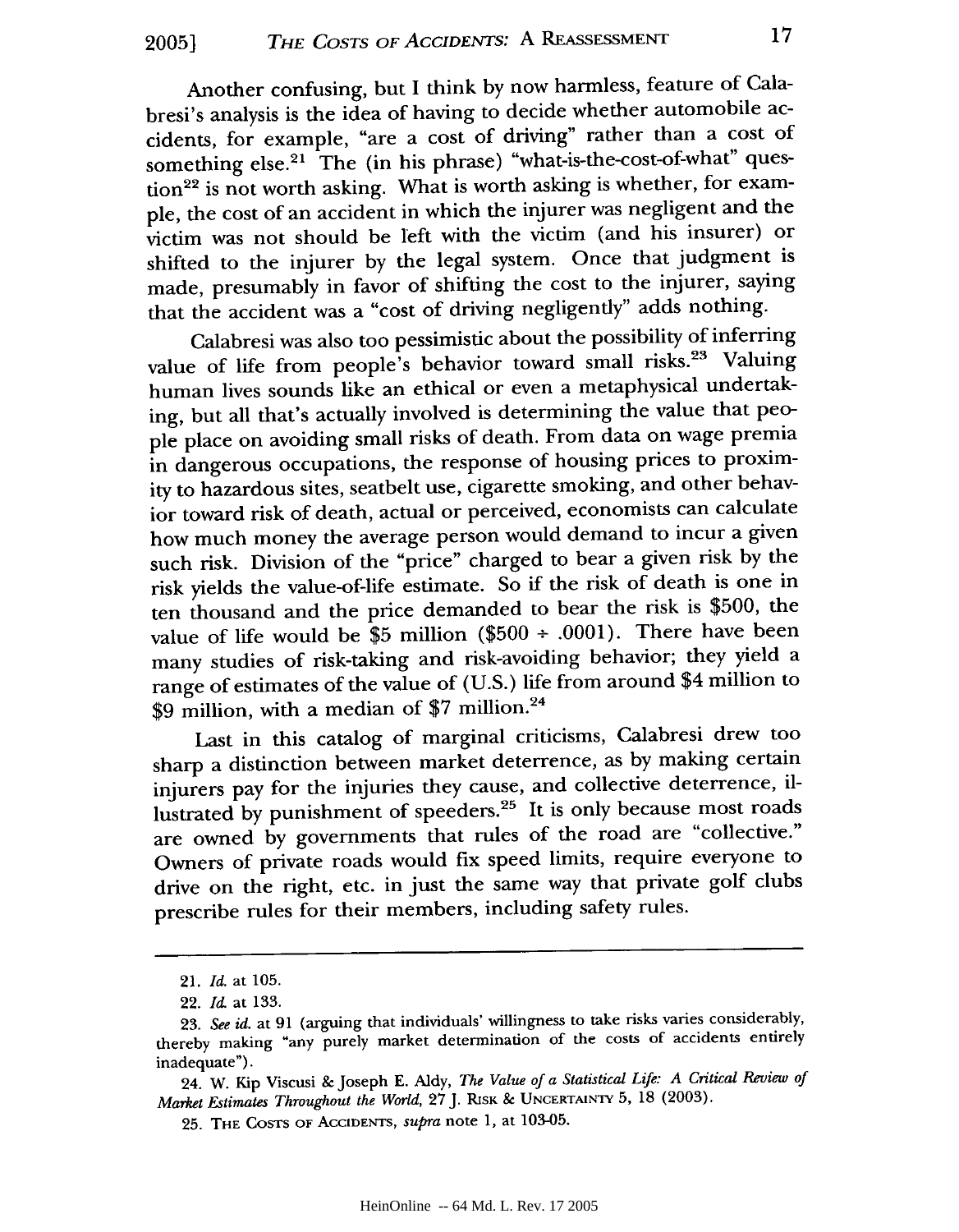The preceding criticisms that I have made of Calabresi's book are details mainly of historical interest. But one of Calabresi's central arguments that I criticized continues to be noteworthy, and that is the argument that the fault system, which is to say liability for negligence, is, in his words, "absurd"<sup>26</sup> and "irrational,"<sup>27</sup> and "so ineffective that even if we cannot choose with total certainty among possible substitutes we can certainly do better than we are doing now."28 Yet he offers no substitute. He discusses many alternatives, but discards them all.

Calabresi's inability to sketch an alternative that would be an improvement over the fault system, and his conclusion that the fault system is terrible, do not trouble me as much as the way in which he arrived at his conclusion. He arrived at it by a route that involved no inquiry into the actual operation of the fault system. The reasoning was a priori, even in places semantic; it seemed almost enough to condemn it in his eyes (though he made other criticisms as well) that the fault system is not based *explicitly* on cost-benefit analysis and that the terms it employs, such as "duty of care," "proximate cause," and the rest, are not economic terms.

I am further troubled by the cast of mind, common as it is even among the best lawyers, that underlies Calabresi's dismissal of the possible economizing features of the fault system. It is a cast of mind that regards normative analysis of the law, unaided by empirical inquiry, to be the best, and maybe the only, way to bring the social sciences to bear on law.

Research by legal and economic scholars conducted after *The Costs of Accidents* showed that a number of the doctrinal, procedural, and institutional features of tort law, including the negligence concept itself, have economizing significance and perhaps aims;29 and there is a growing though still small body of empirical research on the actual consequences of negligence liability.<sup>30</sup> This research supports the view that the fault system, like the criminal law, has a deterrent

<sup>26.</sup> *Id.* at 276.

<sup>27.</sup> *Id.* at 285.

<sup>28.</sup> *Id.* at 316.

<sup>29.</sup> *E.g.,* **LANDES &** POSNER, *supra* note 18; POSNER, **ECONOMIC** ANALYSIS, *supra* note **11,** ch. 6.

<sup>30.</sup> *E.g.,* Frank **A.** Sloan et al., *Tort Liability Versus Other Approaches for Deterring Careless Driving,* 14 INT'L REv. L. **& ECON.** 53 (1994). There is also empirical research on financial and other dimensions of negligence alternatives, such as no-fault automobile accident insurance, that is highly relevant to assessing the overall consequences of the fault system. *E.g.,* StephenJ. Carroll &James S. Kakalik, *No-Fault Approaches to Compensating Auto Accident Victims,* 60J. RISK & INS. 265 (1993).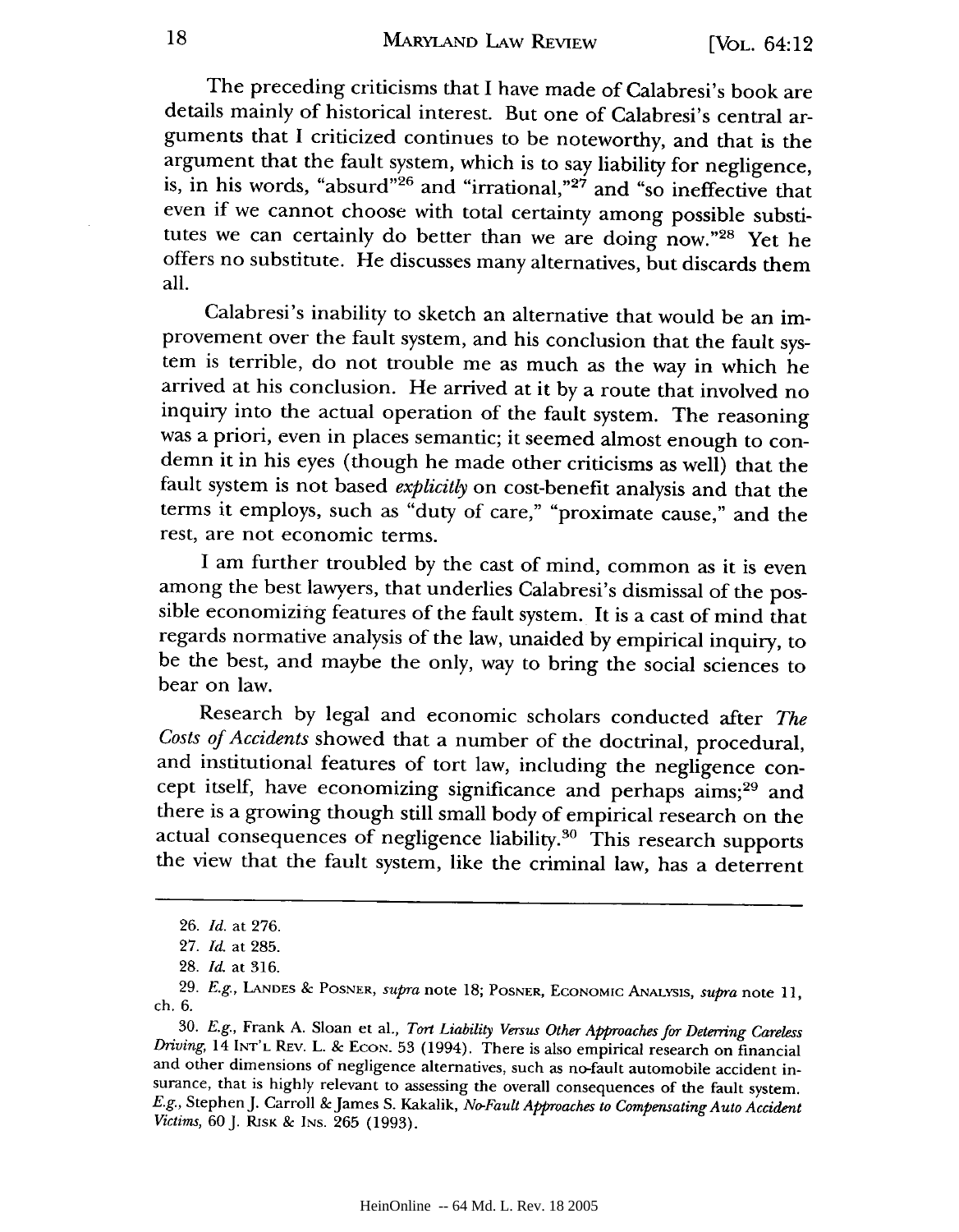effect; it reduces accidents (including automobile accidents),<sup>31</sup> in part through its effect on liability-insurance premiums. It doesn't just redistribute the losses caused by accidents. It decentralizes, to a degree privatizes, and minimizes bureaucratic administration of the system of accident control. But careful study of the actually functioning system of tort law in general, or liability for negligence in particular, is emphatically not the project of *The Costs of Accidents.*

So, for example, Calabresi does not hesitate to assert repeatedly, without citing any data or studies, that the movement from the fault system to workmen's compensation reduced the number of workplace accidents. He says it made an "enormous" difference in the rate of such accidents.<sup>32</sup> It is unclear whether it made any systematic difference.<sup>33</sup> It may actually have increased the injury rate by making workers less careful.<sup>34</sup>

And remember my crack about there being a sense in which torts was not really Calabresi's field? It is suggestive in this regard that he should have asserted that tort law assigns responsibility for accidents on the basis of "moral" criteria<sup>35</sup> without pausing to ask whether those criteria mightn't be isomorphic with economic criteria. Holmes warned long ago about the confusion that can result from taking the moral overtones of legal language too seriously;<sup>36</sup> Calabresi ignored the warning. Though intimately familiar with Coase's article on social cost, he seems not to have picked up on one of the notable features of the article-Coase's discussion of the English common law of nuisance, a body of doctrine parallel to negligence, as an economizing regime. $37$ 

**<sup>31.</sup>** Christopher **J.** Bruce, *The Deterrent Effects of Automobile Insurance and Tort Law: A Survey of the Empirical Literature,* 6 **LAW** & **POL'Y** 67 (1984); **J.** David Cummins et al., *The Incentive Effects of No-Fault Automobile Insurance,* 44 J.L. & ECON. 427 (2001); Richard W. Grayston, *Deterrence in Automobile Liability Insurance-The Empirical Evidence,* 40 INS. COUNS. J. 117 (1973); Elisabeth M. Landes, *Insurance, Liability, and Accidents: A Theoretical and Empirical Investigation of the Effect of No-Fault Accidents,* 25 J.L. & **ECON.** 49 (1982); Sloan et al., *supra* note 30.

<sup>32.</sup> **THE COSTS OF** ACCIDENTS, *supra* note 1, at 245.

<sup>33.</sup> **PRICE** V. FISHBACK *&* **SHAWN** EvERETr **KANTOR, A PRELUDE** TO **THE WELFARE STATE: THE ORIGINS OF** WORKERS' COMPENSATION 11-12, **77-83** (2000).

<sup>34.</sup> MICHAEL J. MOORE & W. Kip **VisCUSI, COMPENSATION MECHANISMS** FOR **JOB** RISKS: **WAGES,** WORKERS' COMPENSATION, **AND PRODUCT** LIAILrY 67 (1990); Ronald G. Ehrenberg, *Workers' Compensation, Wages, and the Risk of Injury, in* **NEW** PERSPECTIvES **IN** WORKERS' COM-**PENSATION** 71, 85 (John F. Burton, Jr. ed., 1988).

<sup>35.</sup> **THE COSTS** OF ACCIDENTS, *supra* note 1, at 293-300.

<sup>36.</sup> O.W. Holmes, *The Path of the Law,* 10 HARv. L. REv. 457, 459-60 (1897).

<sup>37.</sup> *See* Coase, *supra* note 6, at 8-15.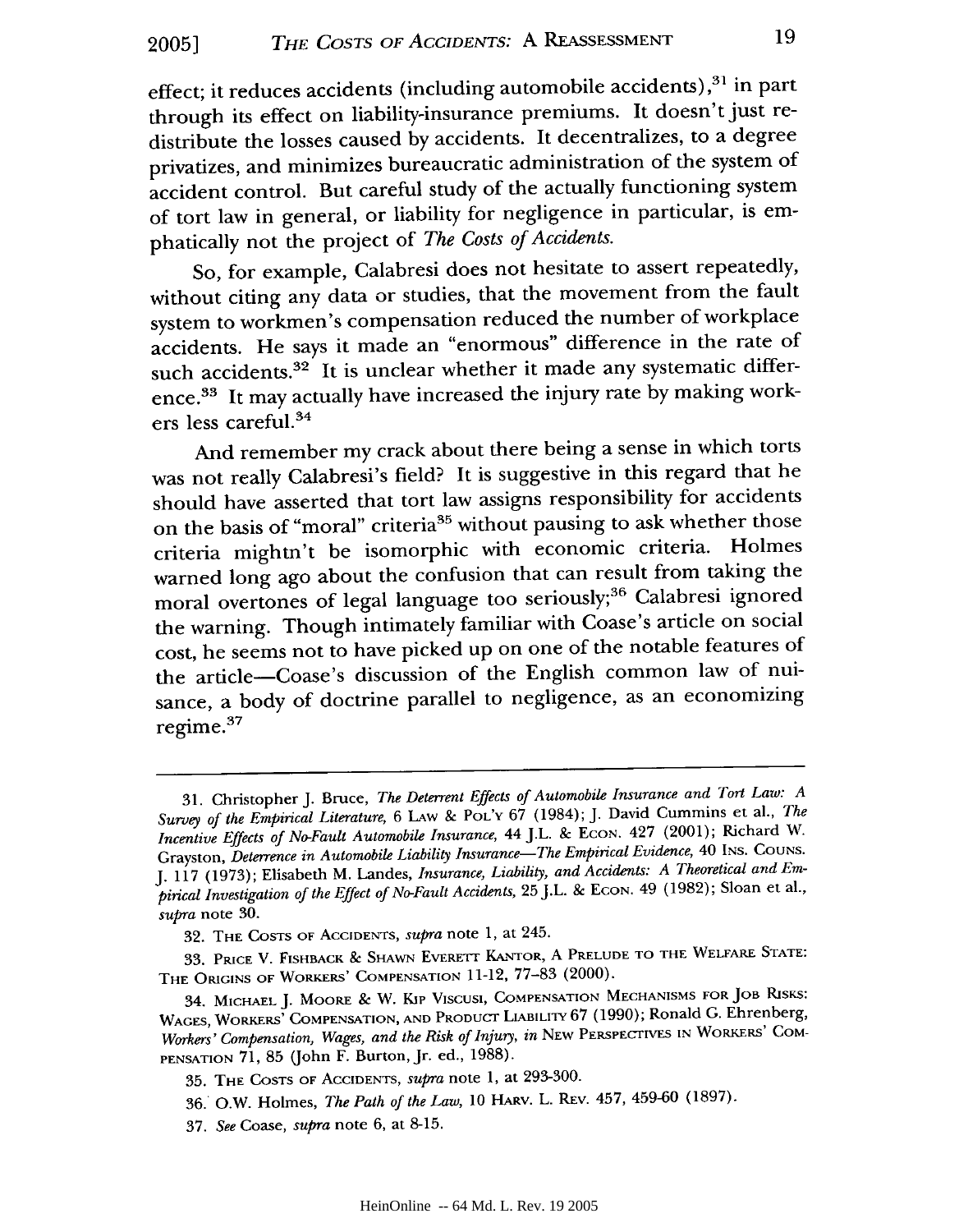Calabresi was aware of the Learned Hand test of negligence,<sup>38</sup> but perhaps only dimly, because he cited for it not *Carroll Towing,39* but Hand's earlier opinion in *Conway v. O'Brien,40* which contains the elements of the test but not the test itself. What Hand said in *Conway* was that "[t] he degree of care demanded of a person by an occasion is the resultant of three factors: the likelihood that his conduct will injure others, taken with the seriousness of the injury if it happens, and balanced against the interest which he must sacrifice to avoid the risk."41 He didn't combine the factors into a test, as he did in *Carroll Towing,* where he said that the duty of care

is a function of three variables: (1) The probability that she [the barge that caused the accident] will break away; (2) the gravity of the resulting injury, if she does; (3) the burden of adequate precautions. Possibly it serves to bring this notion into relief to state it in algebraic terms: if the probability be called P; the injury, L; and the burden, B; liability depends upon whether B is less than L multiplied by P: i.e., whether  $B < PL.<sup>42</sup>$ 

Calabresi never paused to consider whether the Learned Hand test might not be an accurate summation of judicial practice after all.

A further oddity in Calabresi's treatment of tort law in *The Costs of Accidents* was the assumption that tort litigation is inherently bilateral,<sup>43</sup> as if a plaintiff who was injured in an automobile accident that would have been avoided either if the driver of the other car had been sober or if the tires of that driver's car had not been defective would fail to sue *both* the driver of the car and the manufacturer of the tires.

Calabresi had anticipated the-criticism that he was weak on factual analysis of the actual operation and effects of the fault system. He noted that "if we waited for such facts to be adequately proven before we made societal changes, we would rarely if ever depart from the status quo."<sup>44</sup> No doubt. But thirty-four years after his book was pub-<br>lished, and thirty-seven years after he predicted that the fault system<br>"is so poor a system of compensation that it bids fair to be replaced by<br>the

44. *Id.* at 13.

**<sup>38.</sup>** THE **COSTS** OF ACCIDENTS, *supra* note 1, at 263 & n.18.

<sup>39.</sup> United States v. Carroll Towing Co., 159 F.2d 169 (2d Cir. 1947).

<sup>40. 111</sup> F.2d 611 (2d Cir. 1940).

<sup>41.</sup> *Id.* at 612.

<sup>42.</sup> *Carroll Towing,* 159 F.2d at 173.

<sup>43.</sup> See THE COSTS OF ACCIDENTS, supra note 1, at 239 (noting that the fault system "begins by viewing each accident as being the exclusive concern of the parties immediately involved and tries to allocate costs accordingly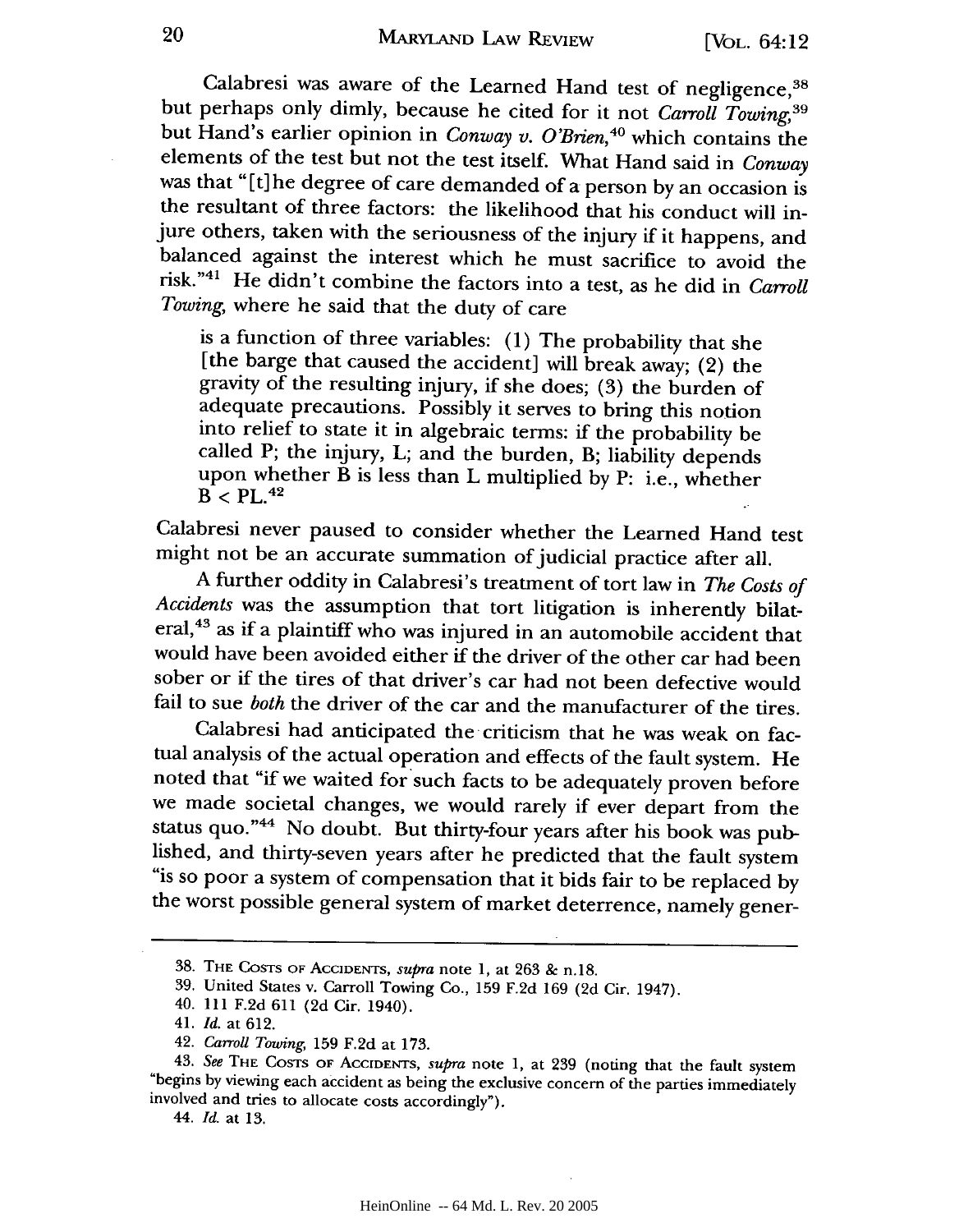alized social insurance,"45 the system remains essentially unchanged. To the extent it has changed, it has not been in the direction of Calabresi's proposals for reform. They were few, but they centered on an unelaborated notion of using statistical aggregates to determine cheapest cost avoiders and on substituting "tort fines" for tort damages.46 Careless pedestrians who were injured would be compensated but would have to pay the tort fine too.<sup>47</sup> This particular proposal illustrates that while Calabresi's discussion of the best possible system of accident control is vague, when he gets concrete, as in the case of fining the careless pedestrian who's been run down, he tends to be impractical.

Overlooked in these embryonic proposals for an alternative system is the fact that since tort victims would not receive the tort fines, the burden of enforcement would be shifted from the victims and their lawyers to the government. Thus there would no longer be private tort liability for accidents. The abandonment of private tort liability would require an expansion of government. Even in 1970 (before Calabresi's student Bill Clinton announced that the era of big government was over), we knew that the difficulty of managing the government is great, that government cannot be allowed to expand indefinitely, that the concept of "market failure" must be complemented by a concept of "government failure," and that to assume as Calabresi frequently does in his book that government intervention is a costless response to market failure is naive.

But my main point is simply that as a call to reform, *The Costs of Accidents* was a failure, and it was a failure, in part, because Calabresi made no effort to lay an empirical foundation for his rejection of the fault system.

The cast of mind that forswears empirical study for armchair theorizing, a cast of mind that one might (mistakenly) have thought less prevalent at the Yale Law School than elsewhere, is further illustrated by Calabresi's claim that people left to themselves underinsure against the risk of being injured in an accident. 48 Missing from his defense of the claim is any reference to a descriptive or analytical literature in psychology or economics that might support the claim, let alone to the laws, institutions, and practices—ranging from social security disability insurance to employee welfare plans to the provision of health care by doctors and hospitals to indigent patients on a charity basis-

<sup>45.</sup> Guido Calabresi, *Views and Overviews,* 1967 U. ILL. L.F. 600, 609.

<sup>46.</sup> THE **COSTS** OF AccIDENTS, *supra* note 1, at 282-83.

<sup>47.</sup> *Id.* at 255-57, 283.

<sup>48.</sup> *Id.* at 55-57.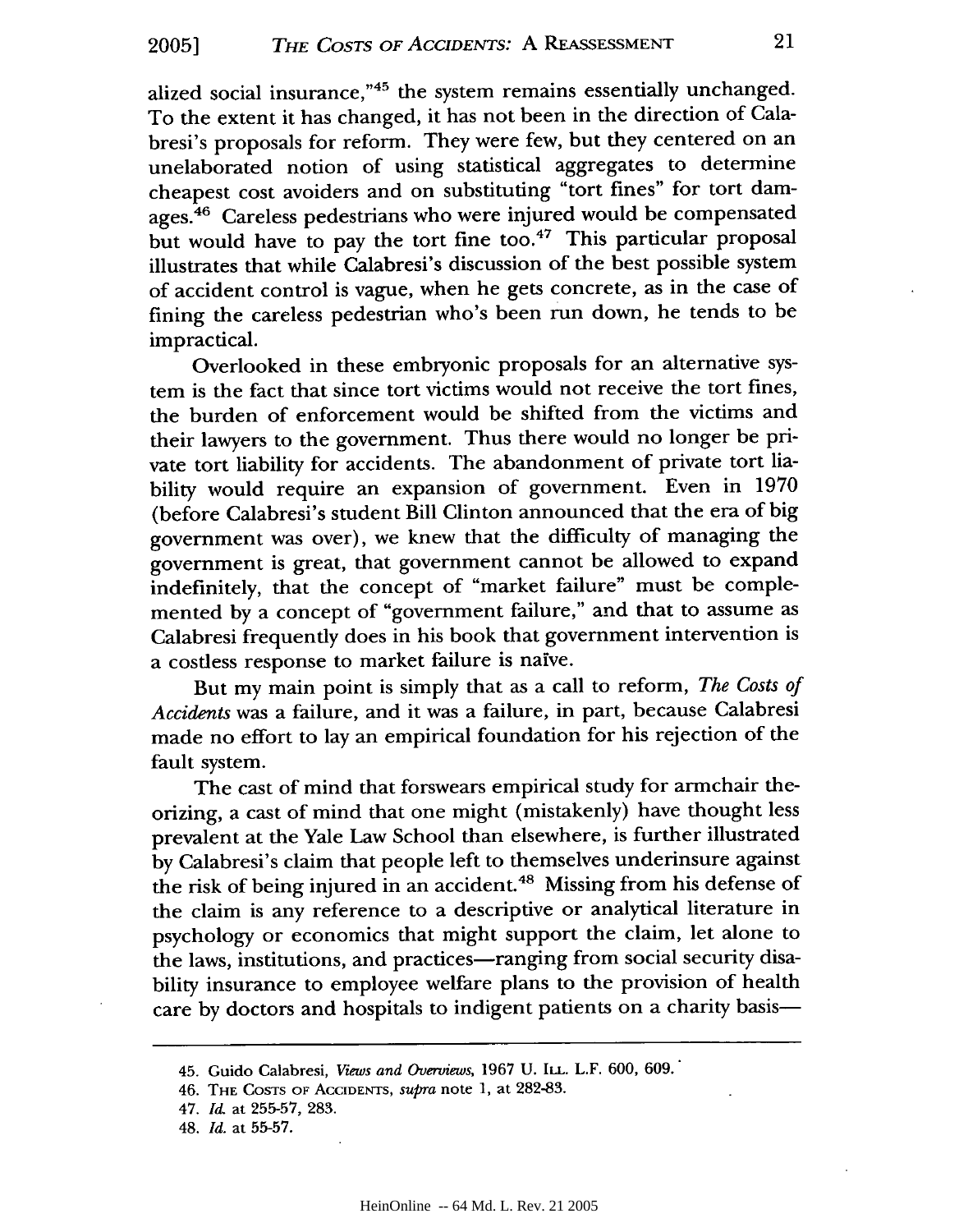#### MARYLAND LAW REVIEW

that constitute a social safety net providing compensation for accident victims even in the absence of an award of tort damages. There is also, and relatedly, a tension between his emphasis on the psychology of risk49 and his suggestion that accident insurance may make pedestrians careless about being hit by cars.<sup>50</sup> The latter suggestion illustrates his emphasis on the effect of compensation in reducing the incentive of potential accident victims to take care to avoid becoming victims, and treats potential accident victims as fully rational. I also miss in his book the simple point that to the extent that accidents are deterred, their "secondary costs" are eliminated together with their "primary costs," except insofar as some methods of deterring accidents may have (as Calabresi does emphasize) distributive effects—an example would be prohibiting elderly people from driving because they are accident-prone.

I have suggested that the abstract cast of Calabresi's analysis reflects the legal culture of his time. But it may also be the case that as is true of much, probably most, academic work outside the natural sciences, he was more interested in criticizing the existing academic literature than in studying the underlying social phenomena that were the subject of that literature. At the time he wrote, the academic literature on tort law was almost all written by law professors and was almost entirely concerned with alternative systems of compensation, systems for dealing with what Calabresi called "secondary costs." These academics' neglect of both primary costs and of the need to make tradeoffs between deterring accidents and compensating accident victims presented Calabresi with a conspicuous target. He aimed, fired, hit the bull's eye, and demolished a very inadequate body of scholarship. That was a great service. But in focusing so heavily on the previous scholarship he let his gaze wander from the actual tort system. In this regard his influence has been a baleful one; for if you look, for example, at the articles in the recent symposium on negligence in the *Georgetown Law Journal,51* you will see that they are preoccupied with academic theories of negligence law to the exclusion of any serious concern with the actual operation of the negligence system; there is barely any discussion of recent cases, let alone of insurance practices, safety statutes, no-fault laws, and other institutional influences on the system.

Abstract, top-down analysis leads not only to a neglect of the real world but also to a misplaced perfectionism. *The Costs of Accidents* asks

<sup>49.</sup> *Id.* at 57.

<sup>50.</sup> *Id.* at 282-83.

<sup>51.</sup> Symposium, *The New Negligence, supra* note 3.